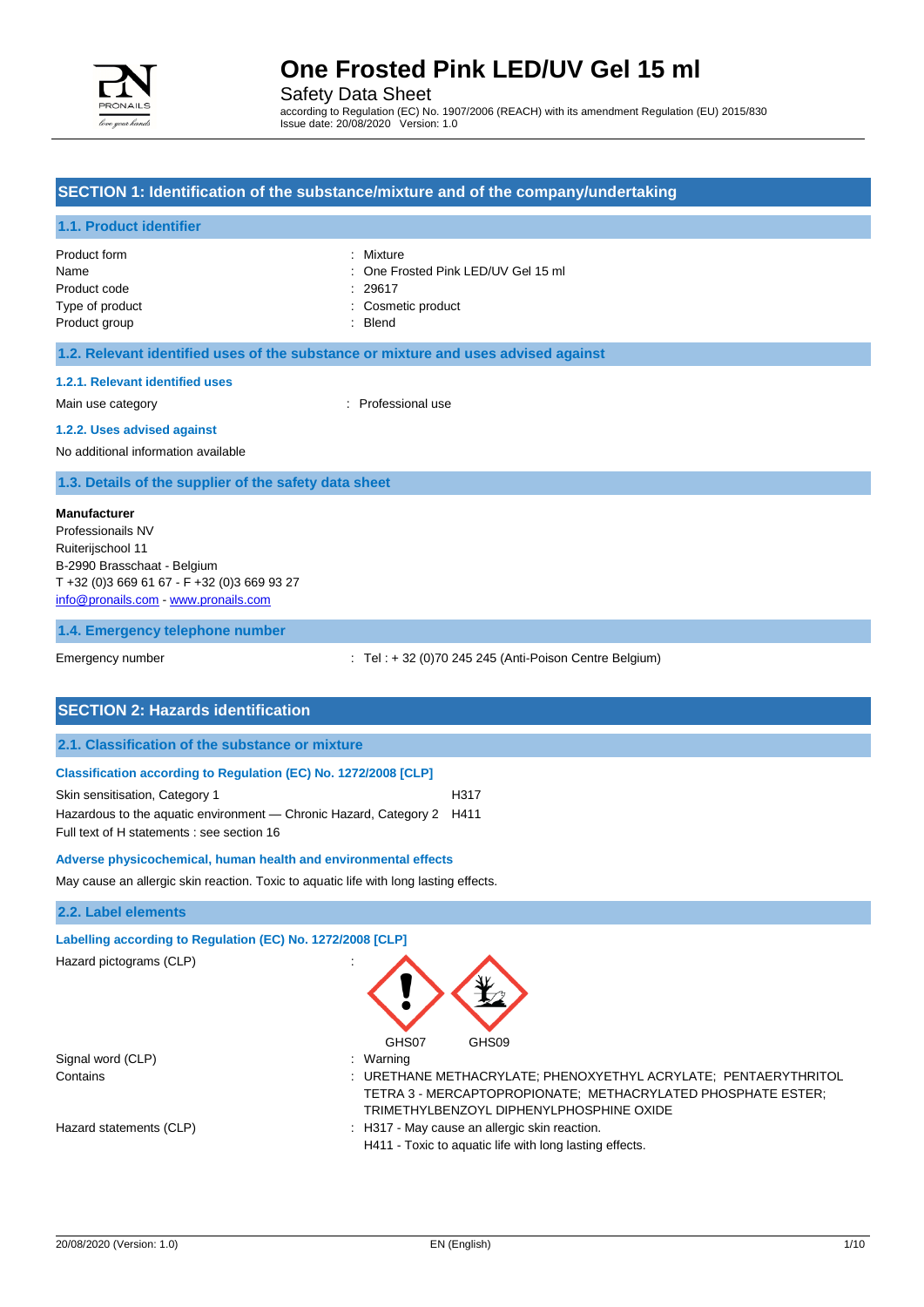Safety Data Sheet

according to Regulation (EC) No. 1907/2006 (REACH) with its amendment Regulation (EU) 2015/830

| Precautionary statements (CLP)                                                | : P261 - Avoid breathing dust.                                                                                                                                              |
|-------------------------------------------------------------------------------|-----------------------------------------------------------------------------------------------------------------------------------------------------------------------------|
|                                                                               | P280 - Wear eye protection.                                                                                                                                                 |
|                                                                               | P333+P313 - If skin irritation or rash occurs: Get medical advice/attention.                                                                                                |
|                                                                               | P362+P364 - Take off contaminated clothing and wash it before reuse.                                                                                                        |
|                                                                               | P391 - Collect spillage.                                                                                                                                                    |
| Labelling according to: exemption for packages of a capacity of 125ml or less |                                                                                                                                                                             |
| Hazard pictograms (CLP)                                                       |                                                                                                                                                                             |
|                                                                               | GHS07<br>GHS09                                                                                                                                                              |
| Signal word (CLP)                                                             | : Warning                                                                                                                                                                   |
| Hazardous ingredients                                                         | : URETHANE METHACRYLATE: PHENOXYETHYL ACRYLATE: PENTAERYTHRITOL<br>TETRA 3 - MERCAPTOPROPIONATE; METHACRYLATED PHOSPHATE ESTER;<br>TRIMETHYLBENZOYL DIPHENYLPHOSPHINE OXIDE |
| Hazard statements (CLP)                                                       | : H317 - May cause an allergic skin reaction.                                                                                                                               |
| Precautionary statements (CLP)                                                | : P261 - Avoid breathing dust.<br>P280 - Wear eye protection.<br>P333+P313 - If skin irritation or rash occurs: Get medical advice/attention.                               |
|                                                                               | P362+P364 - Take off contaminated clothing and wash it before reuse.                                                                                                        |

### **2.3. Other hazards**

No additional information available

## **SECTION 3: Composition/information on ingredients**

## **3.1. Substances**

### Not applicable

## **3.2. Mixtures**

| <b>Name</b>                                            | <b>Product identifier</b>                                                 | $\frac{9}{6}$ | <b>Classification according to</b><br><b>Regulation (EC) No.</b><br>1272/2008 [CLP] |
|--------------------------------------------------------|---------------------------------------------------------------------------|---------------|-------------------------------------------------------------------------------------|
| URETHANE METHACRYLATE                                  |                                                                           | $\geq 75$     | Skin Sens. 1, H317<br>Aquatic Chronic 2, H411                                       |
| <b>SILICA</b>                                          | (CAS-No.) 7631-86-9<br>(EC-No.) 231-545-4                                 | $1 - 5$       | Not classified                                                                      |
| TRIMETHYLBENZOYL DIPHENYLPHOSPHINE<br><b>OXIDE</b>     | (CAS-No.) 75980-60-8<br>(EC-No.) 278-355-8<br>(EC Index-No.) 015-203-00-X | $1 - 5$       | Skin Sens. 1, H317<br>Repr. 2, H361f<br>Aquatic Chronic 2, H411                     |
| PENTAERYTHRITOL TETRA 3 -<br><b>MERCAPTOPROPIONATE</b> |                                                                           | $0,1 - 1$     | Acute Tox. 4 (Oral), H302<br>Skin Sens. 1, H317<br>Aquatic Chronic 1, H410          |
| <b>BENZOYL ISOPROPANOL</b>                             |                                                                           | $0,1 - 1$     | Acute Tox. 4 (Oral), H302<br>Aquatic Chronic 3, H412                                |
| METHACRYLATED PHOSPHATE ESTER                          |                                                                           | $0.1 - 1$     | Eye Dam. 1, H318<br>Skin Sens. 1, H317                                              |
| <b>OXALIC ACID</b>                                     | (CAS-No.) 144-62-7<br>(EC-No.) 205-634-3<br>(EC Index-No.) 607-006-00-8   | $0,1 - 1$     | Acute Tox. 4 (Dermal), H312<br>Acute Tox. 4 (Oral), H302                            |
| PHENOXYETHYL ACRYLATE                                  |                                                                           | $0,1 - 1$     | Skin Sens. 1, H317<br>Aquatic Chronic 2, H411                                       |
| CI 77891                                               | (CAS-No.) 13463-67-7<br>(EC-No.) 236-675-5                                | < 0.1         | Not classified                                                                      |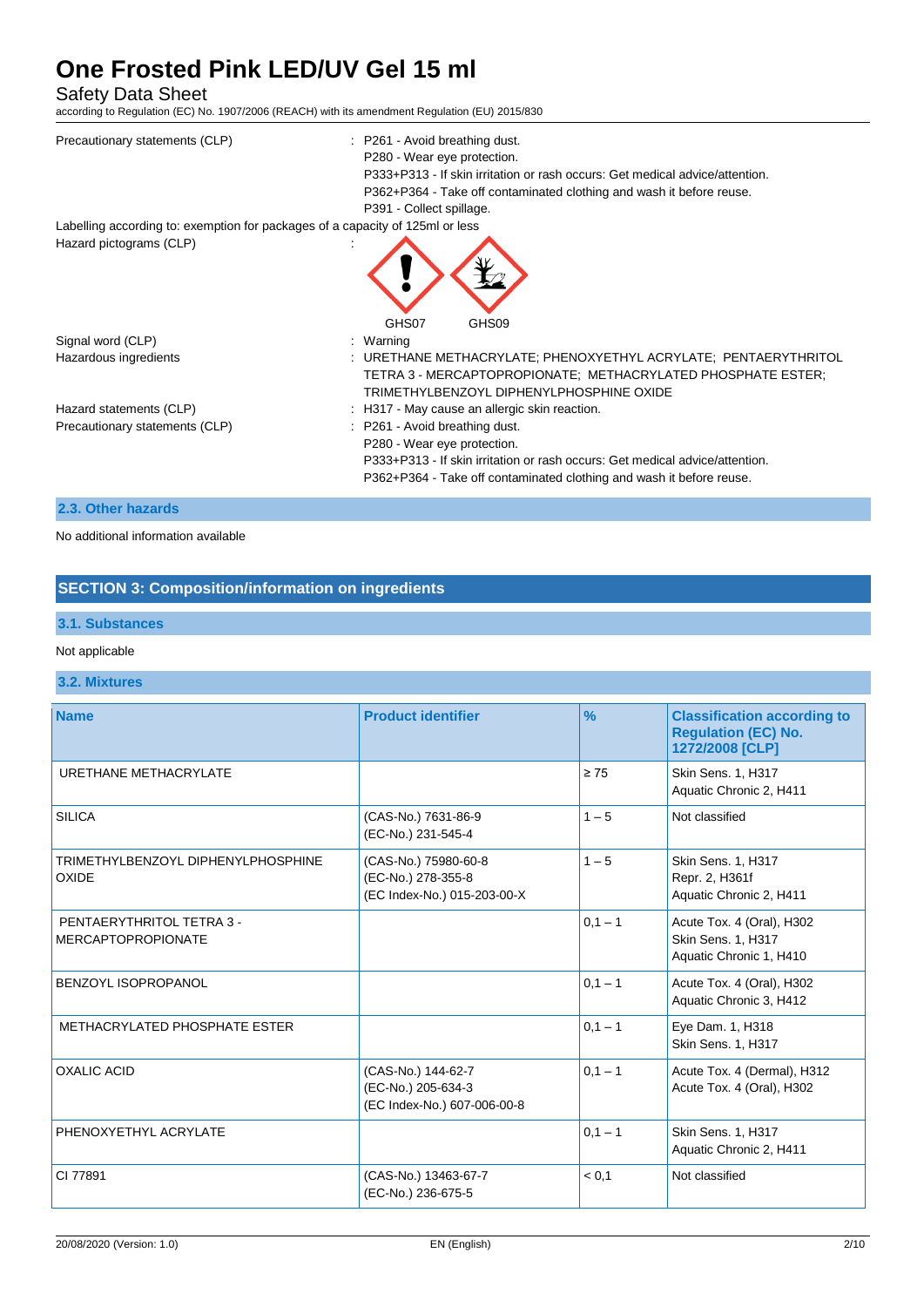Safety Data Sheet

according to Regulation (EC) No. 1907/2006 (REACH) with its amendment Regulation (EU) 2015/830

| URETHANE DIACRYLICS                |                                                                         | < 0.1 | Skin Irrit. 2, H315<br>Eye Irrit. 2, H319                                                                                             |
|------------------------------------|-------------------------------------------------------------------------|-------|---------------------------------------------------------------------------------------------------------------------------------------|
| TETRAHYDROFURFURYL METHACRYLATE    |                                                                         | < 0.1 | Not classified                                                                                                                        |
| <b>HYDROQUINONE</b>                | (CAS-No.) 123-31-9<br>(EC-No.) 204-617-8<br>(EC Index-No.) 604-005-00-4 | < 0.1 | Carc. 2, H351<br>Muta. 2, H341<br>Acute Tox. 4 (Oral), H302<br>Eye Dam. 1, H318<br>Skin Sens. 1, H317<br>Aquatic Acute 1, H400 (M=10) |
| P-HYDROXYANISOL                    | (CAS-No.) 150-76-5<br>(EC-No.) 205-769-8<br>(EC Index-No.) 604-044-00-7 | < 0,1 | Acute Tox. 4 (Oral), H302<br>Eye Irrit. 2, H319<br>Skin Sens. 1, H317                                                                 |
| ALKYLAMMONIUM COPOLYMER            |                                                                         | < 0.1 | Acute Tox. 4 (Oral), H302                                                                                                             |
| CI 15850                           |                                                                         | < 0.1 | Not classified                                                                                                                        |
| DI-HEMA TRIMETHYLHEXYL DICARBAMATE | (CAS-No.) 41137-60-4                                                    | < 0.1 | Skin Irrit. 2, H315<br>Eye Irrit. 2, H319<br>STOT SE 3, H335                                                                          |
| PIGMENT RED 57:1                   | (CAS-No.) 5281-04-9<br>(EC-No.) 226-109-5                               | < 0,1 | Not classified                                                                                                                        |

Full text of H-statements: see section 16

| <b>SECTION 4: First aid measures</b>                                            |                                                                                                                                                                                                           |  |  |
|---------------------------------------------------------------------------------|-----------------------------------------------------------------------------------------------------------------------------------------------------------------------------------------------------------|--|--|
| 4.1. Description of first aid measures                                          |                                                                                                                                                                                                           |  |  |
| First-aid measures after inhalation<br>First-aid measures after skin contact    | : Remove person to fresh air and keep comfortable for breathing.<br>: Wash skin with plenty of water. Take off contaminated clothing. If skin irritation or rash<br>occurs: Get medical advice/attention. |  |  |
| First-aid measures after eye contact<br>First-aid measures after ingestion      | : Rinse eyes with water as a precaution.<br>: Call a poison center or a doctor if you feel unwell.                                                                                                        |  |  |
| 4.2. Most important symptoms and effects, both acute and delayed                |                                                                                                                                                                                                           |  |  |
| Symptoms/effects after skin contact                                             | : May cause an allergic skin reaction.                                                                                                                                                                    |  |  |
| 4.3. Indication of any immediate medical attention and special treatment needed |                                                                                                                                                                                                           |  |  |
| Treat symptomatically.                                                          |                                                                                                                                                                                                           |  |  |

| <b>SECTION 5: Firefighting measures</b>                    |                                                                                                                                             |  |  |
|------------------------------------------------------------|---------------------------------------------------------------------------------------------------------------------------------------------|--|--|
| 5.1. Extinguishing media                                   |                                                                                                                                             |  |  |
| Suitable extinguishing media                               | : Water spray. Dry powder. Foam. Carbon dioxide.                                                                                            |  |  |
| 5.2. Special hazards arising from the substance or mixture |                                                                                                                                             |  |  |
| Hazardous decomposition products in case of fire           | : Toxic fumes may be released.                                                                                                              |  |  |
| 5.3. Advice for firefighters                               |                                                                                                                                             |  |  |
| Protection during firefighting                             | : Do not attempt to take action without suitable protective equipment. Self-contained<br>breathing apparatus. Complete protective clothing. |  |  |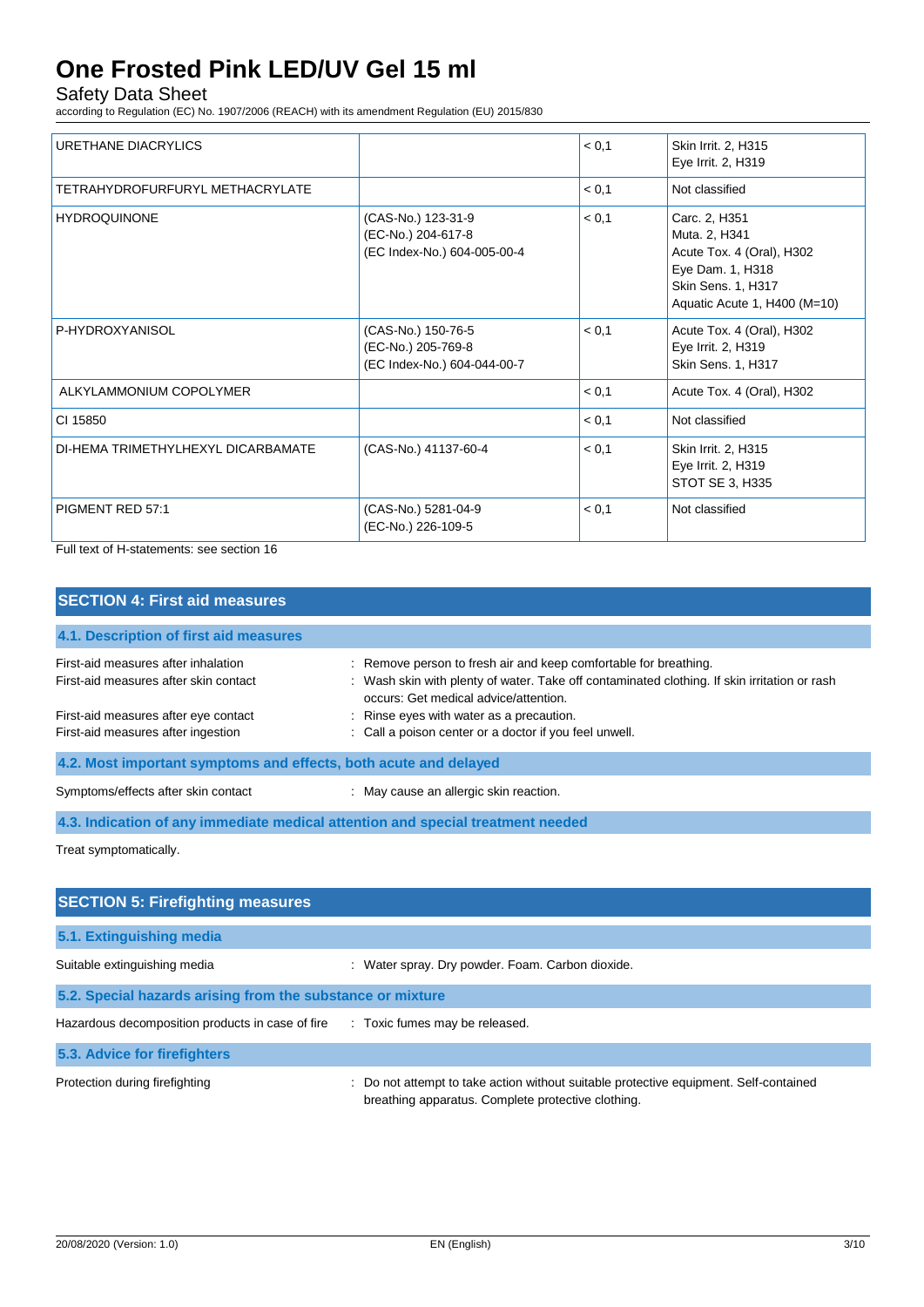Safety Data Sheet

according to Regulation (EC) No. 1907/2006 (REACH) with its amendment Regulation (EU) 2015/830

| <b>SECTION 6: Accidental release measures</b>                            |                                                                                                                                                              |  |
|--------------------------------------------------------------------------|--------------------------------------------------------------------------------------------------------------------------------------------------------------|--|
| 6.1. Personal precautions, protective equipment and emergency procedures |                                                                                                                                                              |  |
| 6.1.1. For non-emergency personnel                                       |                                                                                                                                                              |  |
| Emergency procedures                                                     | : Ventilate spillage area. Avoid contact with skin and eyes. Avoid breathing<br>dust/fume/gas/mist/vapours/spray.                                            |  |
| 6.1.2. For emergency responders                                          |                                                                                                                                                              |  |
| Protective equipment                                                     | Do not attempt to take action without suitable protective equipment. For further information<br>refer to section 8: "Exposure controls/personal protection". |  |
| <b>6.2. Environmental precautions</b>                                    |                                                                                                                                                              |  |
| Avoid release to the environment.                                        |                                                                                                                                                              |  |
| 6.3. Methods and material for containment and cleaning up                |                                                                                                                                                              |  |
| For containment<br>Methods for cleaning up<br>Other information          | Collect spillage.<br>Take up liquid spill into absorbent material.<br>Dispose of materials or solid residues at an authorized site.                          |  |
| 6.4. Reference to other sections                                         |                                                                                                                                                              |  |

For further information refer to section 13.

| <b>SECTION 7: Handling and storage</b>                            |                                                                                                                                                                                                                           |  |  |
|-------------------------------------------------------------------|---------------------------------------------------------------------------------------------------------------------------------------------------------------------------------------------------------------------------|--|--|
| 7.1. Precautions for safe handling                                |                                                                                                                                                                                                                           |  |  |
| Precautions for safe handling                                     | : Ensure good ventilation of the work station. Avoid contact with skin and eyes. Avoid<br>breathing dust/fume/gas/mist/vapours/spray. Wear personal protective equipment.                                                 |  |  |
| Hygiene measures                                                  | : Contaminated work clothing should not be allowed out of the workplace. Wash<br>contaminated clothing before reuse. Do not eat, drink or smoke when using this product.<br>Always wash hands after handling the product. |  |  |
| 7.2. Conditions for safe storage, including any incompatibilities |                                                                                                                                                                                                                           |  |  |
| Storage conditions                                                | : Store in a well-ventilated place. Keep cool.                                                                                                                                                                            |  |  |
| 7.3. Specific end use(s)                                          |                                                                                                                                                                                                                           |  |  |

No additional information available

| <b>SECTION 8: Exposure controls/personal protection</b> |                                 |  |
|---------------------------------------------------------|---------------------------------|--|
| 8.1. Control parameters                                 |                                 |  |
| <b>OXALIC ACID (144-62-7)</b>                           |                                 |  |
| <b>EU - Occupational Exposure Limits</b>                |                                 |  |
| Local name                                              | Oxalic acid                     |  |
| IOELV TWA (mg/m <sup>3</sup> )                          | mg/m <sup>3</sup>               |  |
| Regulatory reference                                    | COMMISSION DIRECTIVE 2006/15/EC |  |

| CI 77891 (13463-67-7)                    |                              |  |
|------------------------------------------|------------------------------|--|
| <b>EU - Occupational Exposure Limits</b> |                              |  |
| Local name                               | Titanium dioxide             |  |
| Notes                                    | (Ongoing)                    |  |
| Regulatory reference                     | <b>SCOEL Recommendations</b> |  |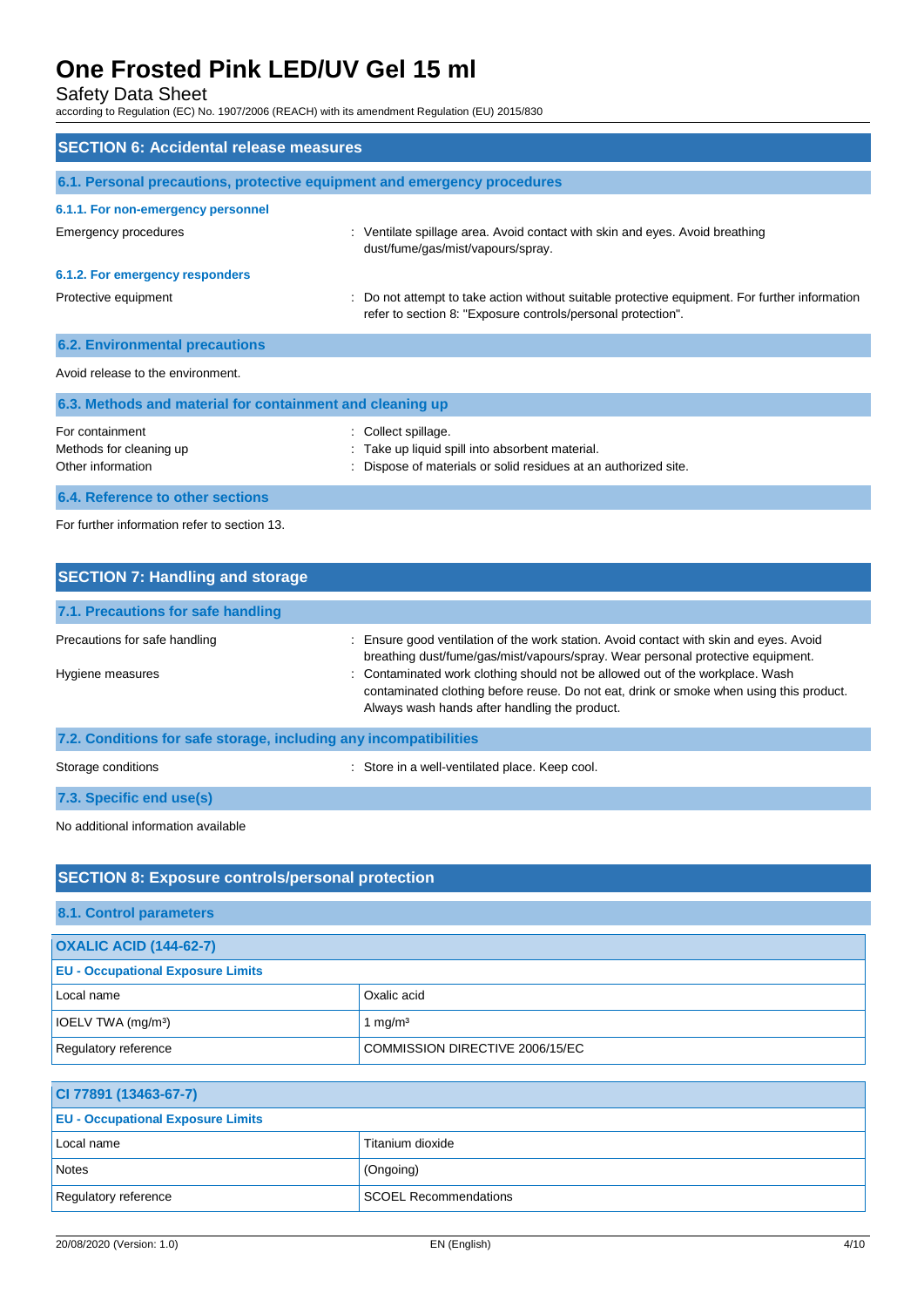## Safety Data Sheet

according to Regulation (EC) No. 1907/2006 (REACH) with its amendment Regulation (EU) 2015/830

#### **8.2. Exposure controls**

### **Appropriate engineering controls:**

Ensure good ventilation of the work station.

| Hand protection:                  |
|-----------------------------------|
| Protective gloves                 |
|                                   |
| Eye protection:                   |
| Safety glasses                    |
|                                   |
| Skin and body protection:         |
| Wear suitable protective clothing |
|                                   |
| <b>Respiratory protection:</b>    |

In case of insufficient ventilation, wear suitable respiratory equipment

#### **Personal protective equipment symbol(s):**



**Environmental exposure controls:**

## Avoid release to the environment.

## **SECTION 9: Physical and chemical properties**

**9.1. Information on basic physical and chemical properties**

| Liquid                   |
|--------------------------|
| Liquid.                  |
| light pink.              |
| No data available        |
| No data available        |
| No data available        |
| No data available        |
| Not applicable           |
| No data available        |
| No data available        |
| No data available        |
| No data available        |
| No data available        |
| Not applicable           |
| No data available        |
| No data available        |
| No data available        |
| $1,14$ g/cm <sup>3</sup> |
| No data available        |
| No data available        |
| No data available        |
| No data available        |
| No data available        |
| No data available        |
| No data available        |
|                          |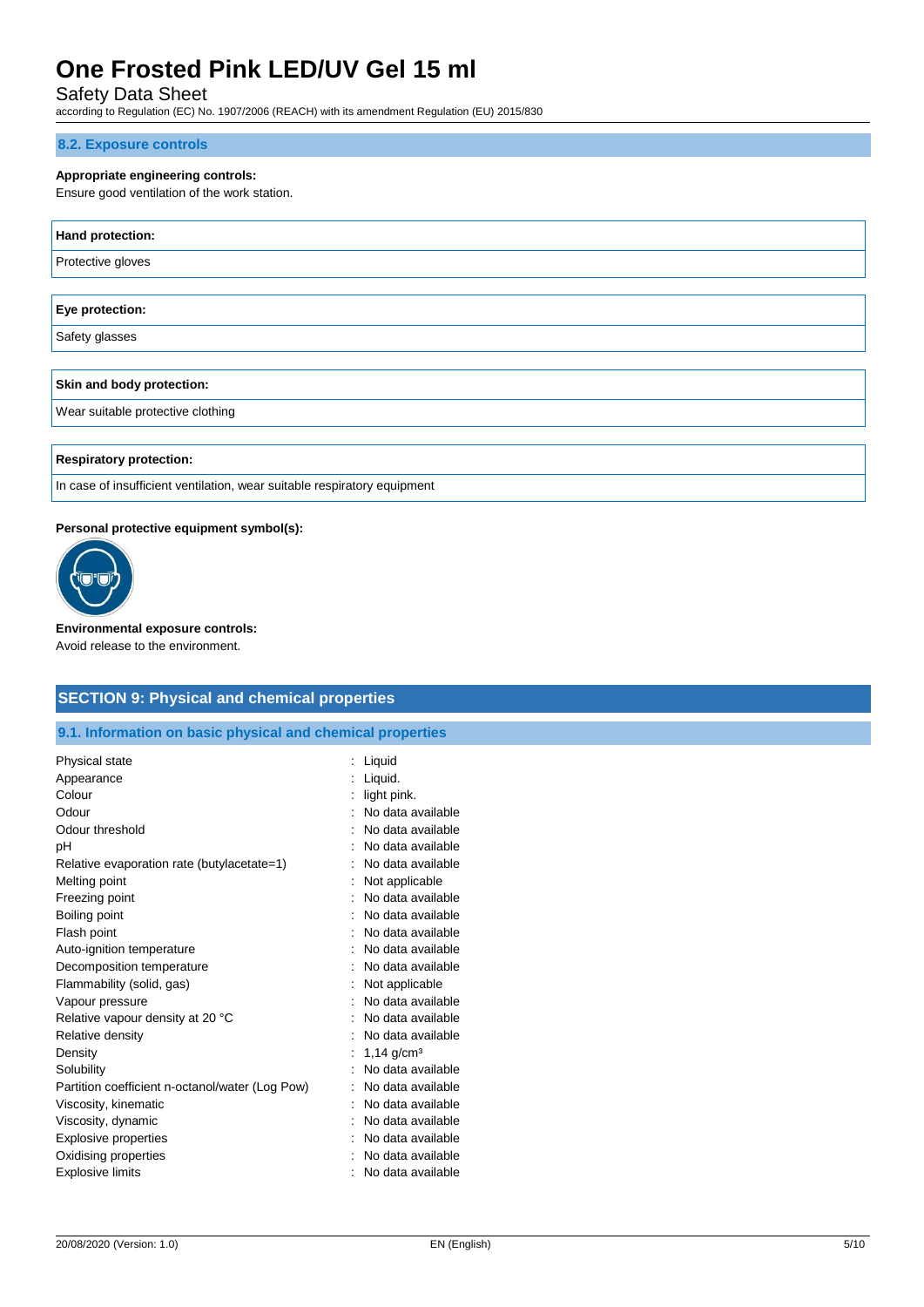Safety Data Sheet

according to Regulation (EC) No. 1907/2006 (REACH) with its amendment Regulation (EU) 2015/830

#### **9.2. Other information**

No additional information available

## **SECTION 10: Stability and reactivity**

#### **10.1. Reactivity**

The product is non-reactive under normal conditions of use, storage and transport.

**10.2. Chemical stability**

Stable under normal conditions.

**10.3. Possibility of hazardous reactions**

No dangerous reactions known under normal conditions of use.

**10.4. Conditions to avoid**

None under recommended storage and handling conditions (see section 7).

**10.5. Incompatible materials**

No additional information available

**10.6. Hazardous decomposition products**

Under normal conditions of storage and use, hazardous decomposition products should not be produced.

| <b>SECTION 11: Toxicological information</b>                                    |                                                                                                                                                                                                                                                                                     |  |  |
|---------------------------------------------------------------------------------|-------------------------------------------------------------------------------------------------------------------------------------------------------------------------------------------------------------------------------------------------------------------------------------|--|--|
| 11.1. Information on toxicological effects                                      |                                                                                                                                                                                                                                                                                     |  |  |
| Acute toxicity (oral)<br>Acute toxicity (dermal)<br>Acute toxicity (inhalation) | Not classified<br>Not classified<br>Not classified                                                                                                                                                                                                                                  |  |  |
| P-HYDROXYANISOL (150-76-5)                                                      |                                                                                                                                                                                                                                                                                     |  |  |
| LD50 dermal rat                                                                 | > 2000 mg/kg bodyweight Animal: rat, Guideline: EU Method B.3 (Acute Toxicity<br>(Dermal)), Guideline: other:OECD No 423 Acute Oral Toxicity - Acute Toxic Class Method                                                                                                             |  |  |
|                                                                                 |                                                                                                                                                                                                                                                                                     |  |  |
| TRIMETHYLBENZOYL DIPHENYLPHOSPHINE OXIDE (75980-60-8)                           |                                                                                                                                                                                                                                                                                     |  |  |
| LD50 oral rat                                                                   | > 5000 mg/kg bodyweight Animal: rat, Guideline: OECD Guideline 401 (Acute Oral<br>Toxicity)                                                                                                                                                                                         |  |  |
| LD50 dermal rat                                                                 | > 2000 mg/kg bodyweight Animal: rat, Guideline: OECD Guideline 402 (Acute Dermal<br>Toxicity), Guideline: EU Method B.3 (Acute Toxicity (Dermal)), Guideline: EPA OPPTS<br>870.1200 (Acute Dermal Toxicity), Guideline: other: Japan MAFF Testing Guideline of 12<br>Nosan No. 8147 |  |  |
|                                                                                 |                                                                                                                                                                                                                                                                                     |  |  |
| <b>PIGMENT RED 57:1 (5281-04-9)</b>                                             |                                                                                                                                                                                                                                                                                     |  |  |

| <b>PIGMENT RED 57:1 (5281-04-9)</b> |                                                                                                                          |  |
|-------------------------------------|--------------------------------------------------------------------------------------------------------------------------|--|
| LD50 oral rat                       | > 5000 mg/kg bodyweight Animal: rat, Guideline: OECD Guideline 423 (Acute Oral toxicity  <br>- Acute Toxic Class Method) |  |
| LD50 dermal rat                     | > 2500 mg/kg bodyweight Animal: rat, Guideline: OECD Guideline 402 (Acute Dermal<br>Toxicity)                            |  |
| LC50 inhalation rat (mg/l)          | > 4.76 mg/l air Animal: rat, Guideline: OECD Guideline 403 (Acute Inhalation Toxicity)                                   |  |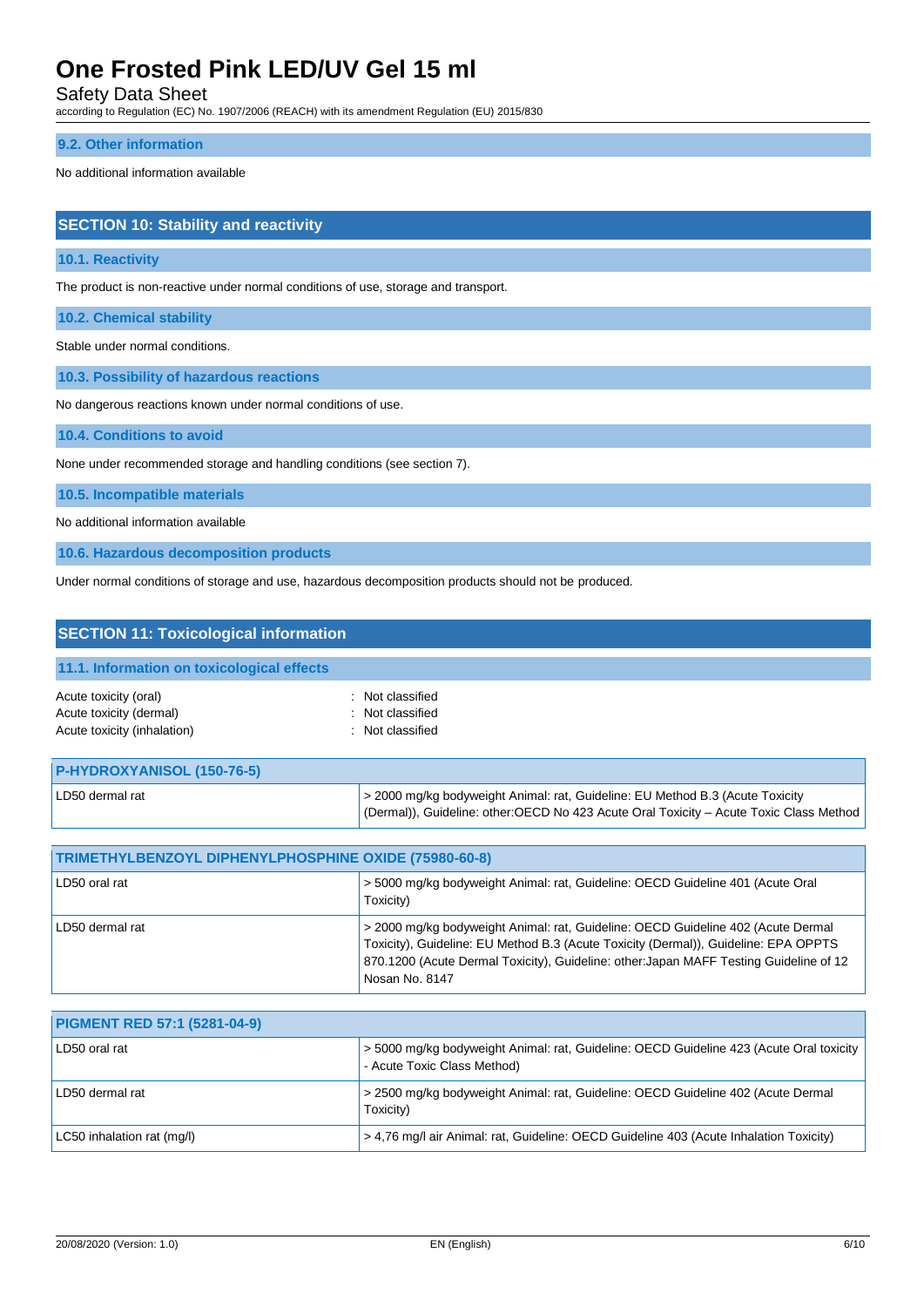Safety Data Sheet

according to Regulation (EC) No. 1907/2006 (REACH) with its amendment Regulation (EU) 2015/830

| CI 77891 (13463-67-7)                                                                           |                                                                                                                                                                                                                                                                                                                           |
|-------------------------------------------------------------------------------------------------|---------------------------------------------------------------------------------------------------------------------------------------------------------------------------------------------------------------------------------------------------------------------------------------------------------------------------|
| LD50 oral rat                                                                                   | > 5000 mg/kg bodyweight Animal: rat, Animal sex: female, Guideline: OECD Guideline<br>425 (Acute Oral Toxicity: Up-and-Down Procedure), Guideline: EPA OPPTS 870.1100<br>(Acute Oral Toxicity)                                                                                                                            |
| Skin corrosion/irritation<br>Serious eye damage/irritation<br>Respiratory or skin sensitisation | Not classified<br>Not classified<br>May cause an allergic skin reaction.                                                                                                                                                                                                                                                  |
| Germ cell mutagenicity<br>Carcinogenicity                                                       | Not classified<br>Not classified                                                                                                                                                                                                                                                                                          |
| Reproductive toxicity                                                                           | Not classified                                                                                                                                                                                                                                                                                                            |
| STOT-single exposure                                                                            | Not classified                                                                                                                                                                                                                                                                                                            |
| STOT-repeated exposure                                                                          | Not classified                                                                                                                                                                                                                                                                                                            |
| P-HYDROXYANISOL (150-76-5)                                                                      |                                                                                                                                                                                                                                                                                                                           |
| LOAEL (oral, rat, 90 days)                                                                      | 300 mg/kg bodyweight Animal: rat, Guideline: OECD Guideline 422 (Combined Repeated<br>Dose Toxicity Study with the Reproduction / Developmental Toxicity Screening Test),<br>Guideline: other:EPA OPPTS 870.3650 (Combined Repeated Dose Toxicity Study with<br>the Reproduction / Developmental Toxicity Screening Test) |
| NOAEL (oral, rat, 90 days)                                                                      | 150 mg/kg bodyweight Animal: rat, Guideline: OECD Guideline 422 (Combined Repeated<br>Dose Toxicity Study with the Reproduction / Developmental Toxicity Screening Test).                                                                                                                                                 |

Aspiration hazard **in the case of the case of the case of the case of the case of the case of the case of the case of the case of the case of the case of the case of the case of the case of the case of the case of the case** 

|  | <b>SECTION 12: Ecological information</b> |
|--|-------------------------------------------|
|  |                                           |
|  |                                           |

| <b>12.1. Toxicity</b>                                                            |                                                                      |
|----------------------------------------------------------------------------------|----------------------------------------------------------------------|
| Ecology - general<br>Hazardous to the aquatic environment, short-term<br>(acute) | : Toxic to aquatic life with long lasting effects.<br>Not classified |
| Hazardous to the aquatic environment, long-term<br>(chronic)                     | : Toxic to aquatic life with long lasting effects.                   |

Guideline: other:EPA OPPTS 870.3650 (Combined Repeated Dose Toxicity Study with

the Reproduction / Developmental Toxicity Screening Test)

| P-HYDROXYANISOL (150-76-5) |                                                                                                                                              |  |
|----------------------------|----------------------------------------------------------------------------------------------------------------------------------------------|--|
| LC50 fish 1                | 28,5 mg/l Test organisms (species): Oncorhynchus mykiss (previous name: Salmo<br>qairdneri)                                                  |  |
| EC50 Daphnia 1             | 3 mg/l Test organisms (species): Daphnia magna                                                                                               |  |
| EC50 72h algae (1)         | 54,7 mg/l Test organisms (species): Pseudokirchneriella subcapitata (previous names:<br>Raphidocelis subcapitata, Selenastrum capricornutum) |  |
| EC50 72h algae (2)         | 19 mg/l Test organisms (species): Pseudokirchneriella subcapitata (previous names:<br>Raphidocelis subcapitata, Selenastrum capricornutum)   |  |
| LOEC (chronic)             | > 1,45 mg/l Test organisms (species): Daphnia magna Duration: '21 d'                                                                         |  |
| NOEC (chronic)             | 0,68 mg/l Test organisms (species): Daphnia magna Duration: '21 d'                                                                           |  |

| TRIMETHYLBENZOYL DIPHENYLPHOSPHINE OXIDE (75980-60-8) |                                                                                                                                                |  |
|-------------------------------------------------------|------------------------------------------------------------------------------------------------------------------------------------------------|--|
| EC50 Daphnia 1                                        | 3,53 mg/l Test organisms (species): Daphnia magna                                                                                              |  |
| EC50 72h algae $(1)$                                  | > 2,01 mg/l Test organisms (species): Pseudokirchneriella subcapitata (previous names:<br>Raphidocelis subcapitata, Selenastrum capricornutum) |  |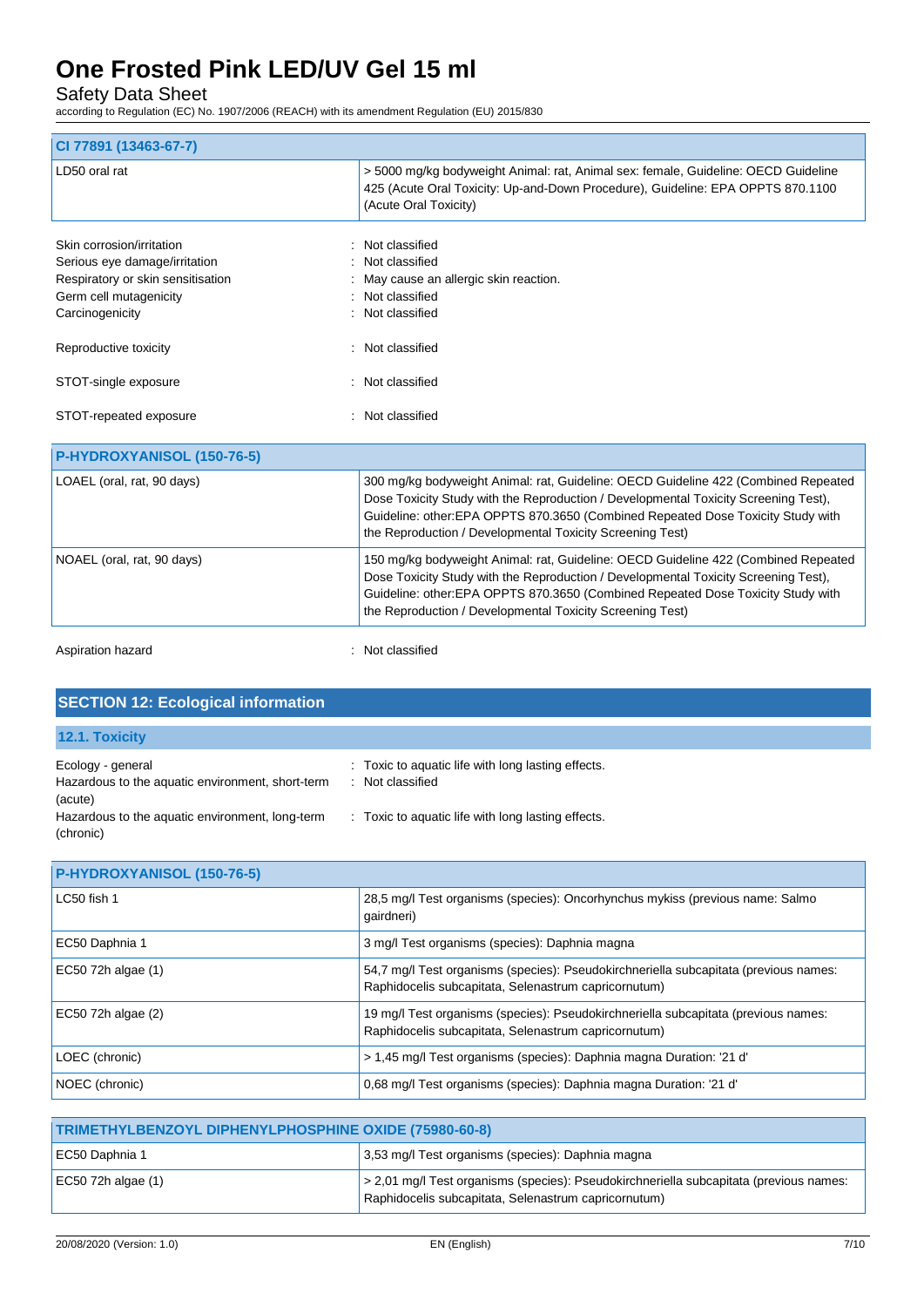Safety Data Sheet

according to Regulation (EC) No. 1907/2006 (REACH) with its amendment Regulation (EU) 2015/830

| <b>PIGMENT RED 57:1 (5281-04-9)</b> |                                                                                                                                             |
|-------------------------------------|---------------------------------------------------------------------------------------------------------------------------------------------|
| LC50 fish 1                         | - 100 mg/l Test organisms (species): Danio rerio (previous name: Brachydanio rerio)                                                         |
| EC50 Daphnia 1                      | > 100 mg/l Test organisms (species): Daphnia magna                                                                                          |
| EC50 72h algae $(1)$                | 190 mg/l Test organisms (species): Pseudokirchneriella subcapitata (previous names:<br>Raphidocelis subcapitata, Selenastrum capricornutum) |

| CI 77891 (13463-67-7) |                                                                                                                                               |
|-----------------------|-----------------------------------------------------------------------------------------------------------------------------------------------|
| LC50 fish 1           | 155 mg/l Test organisms (species): other: Japanese Medaka                                                                                     |
| EC50 Daphnia 1        | 19,3 mg/l Test organisms (species): Daphnia magna                                                                                             |
| EC50 Daphnia 2        | 27,8 mg/l Test organisms (species): Daphnia magna                                                                                             |
| EC50 72h algae (1)    | > 100 mg/l Test organisms (species): Pseudokirchneriella subcapitata (previous names:<br>Raphidocelis subcapitata, Selenastrum capricornutum) |
| NOEC (chronic)        | $\geq$ 2,92 mg/l Test organisms (species): Daphnia magna Duration: '21 d'                                                                     |

## **12.2. Persistence and degradability**

No additional information available

**12.3. Bioaccumulative potential**

#### No additional information available

**12.4. Mobility in soil**

#### No additional information available

**12.5. Results of PBT and vPvB assessment**

No additional information available

**12.6. Other adverse effects**

No additional information available

# **SECTION 13: Disposal considerations**

**13.1. Waste treatment methods**

Waste treatment methods : Dispose of contents/container in accordance with licensed collector's sorting instructions.

# **SECTION 14: Transport information**

In accordance with ADR / RID / IMDG / IATA / ADN

| 14.1. UN number                                                                                                        |                                                                                                  |  |
|------------------------------------------------------------------------------------------------------------------------|--------------------------------------------------------------------------------------------------|--|
| UN-No. (ADR)<br>UN-No. (IMDG)<br>UN-No. (IATA)<br>UN-No. (ADN)<br>UN-No. (RID)                                         | : Not applicable<br>: Not applicable<br>: Not applicable<br>: Not applicable<br>: Not applicable |  |
| 14.2. UN proper shipping name                                                                                          |                                                                                                  |  |
| Proper Shipping Name (ADR)<br>Proper Shipping Name (IMDG)<br>Proper Shipping Name (IATA)<br>Proper Shipping Name (ADN) | : Not applicable<br>: Not applicable<br>: Not applicable<br>: Not applicable                     |  |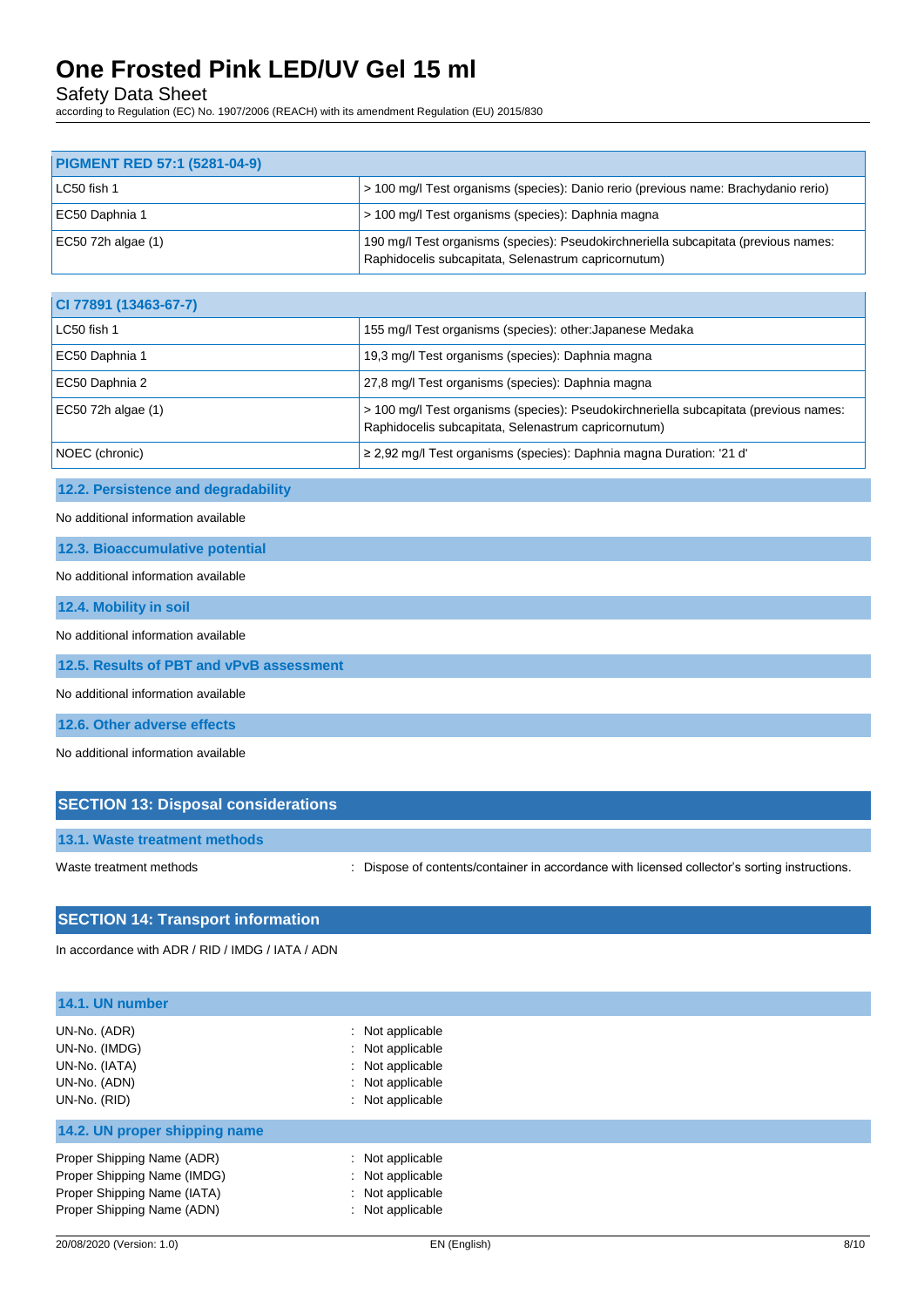Safety Data Sheet

according to Regulation (EC) No. 1907/2006 (REACH) with its amendment Regulation (EU) 2015/830

| Proper Shipping Name (RID)                                                                                                                                                                                                                                 | : Not applicable                                                                                 |  |
|------------------------------------------------------------------------------------------------------------------------------------------------------------------------------------------------------------------------------------------------------------|--------------------------------------------------------------------------------------------------|--|
| 14.3. Transport hazard class(es)                                                                                                                                                                                                                           |                                                                                                  |  |
| <b>ADR</b><br>Transport hazard class(es) (ADR)<br><b>IMDG</b><br>Transport hazard class(es) (IMDG)<br><b>IATA</b><br>Transport hazard class(es) (IATA)<br><b>ADN</b><br>Transport hazard class(es) (ADN)<br><b>RID</b><br>Transport hazard class(es) (RID) | : Not applicable<br>: Not applicable<br>: Not applicable<br>: Not applicable<br>: Not applicable |  |
| 14.4. Packing group                                                                                                                                                                                                                                        |                                                                                                  |  |
| Packing group (ADR)<br>Packing group (IMDG)<br>Packing group (IATA)<br>Packing group (ADN)<br>Packing group (RID)                                                                                                                                          | : Not applicable<br>Not applicable<br>Not applicable<br>Not applicable<br>: Not applicable       |  |
| <b>14.5. Environmental hazards</b>                                                                                                                                                                                                                         |                                                                                                  |  |
| Dangerous for the environment<br>Marine pollutant<br>Other information                                                                                                                                                                                     | ÷.<br>Yes<br>Yes<br>÷<br>: No supplementary information available                                |  |
| 14.6. Special precautions for user                                                                                                                                                                                                                         |                                                                                                  |  |
| <b>Overland transport</b><br>Not applicable<br><b>Transport by sea</b><br>Not applicable<br>Air transport<br>Not applicable<br>Inland waterway transport<br>Not applicable<br><b>Rail transport</b><br>Not applicable                                      |                                                                                                  |  |
| 14.7. Transport in bulk according to Annex II of Marpol and the IBC Code                                                                                                                                                                                   |                                                                                                  |  |
| Not applicable                                                                                                                                                                                                                                             |                                                                                                  |  |

## **SECTION 15: Regulatory information**

**15.1. Safety, health and environmental regulations/legislation specific for the substance or mixture**

### **15.1.1. EU-Regulations**

Contains no REACH substances with Annex XVII restrictions

Contains no substance on the REACH candidate list

Contains no REACH Annex XIV substances

Contains no substance subject to Regulation (EU) No 649/2012 of the European Parliament and of the Council of 4 July 2012 concerning the export and import of hazardous chemicals.

Contains no substance subject to Regulation (EU) No 2019/1021 of the European Parliament and of the Council of 20 June 2019 on persistent organic pollutants

#### **15.1.2. National regulations**

No additional information available